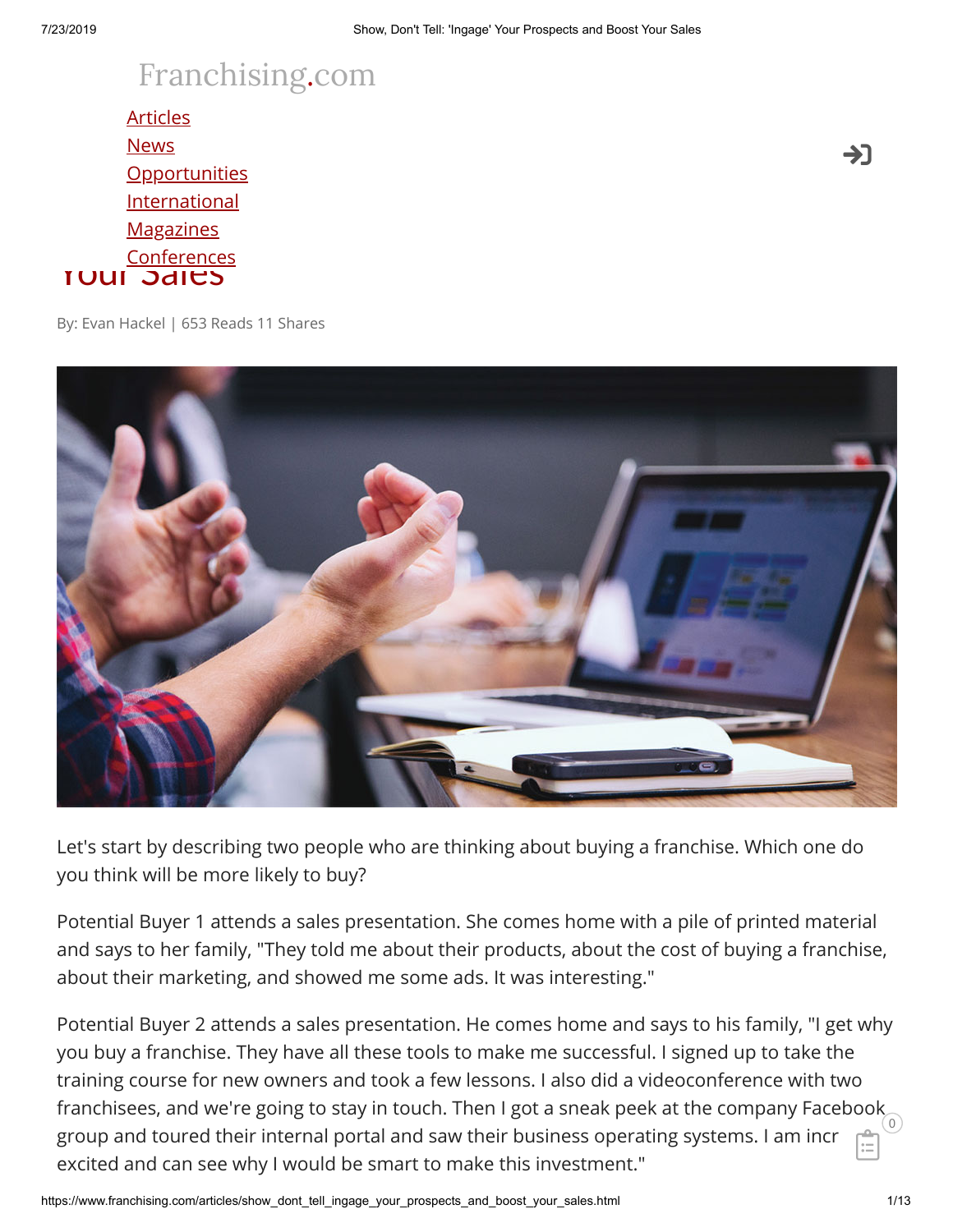#### $T$  answer is  $1$  have for  $\alpha$  about which prospect is more likely to buy. The takeaway I have for  $\alpha$ [Franchising.com](https://www.franchising.com/) want to sell more franchising that a picture is worth a picture is worth a picture is worth a picture is worth a picture is worth a picture is worth a picture in the old saying that a picture is word as a p

| <b>Articles</b>      |               |
|----------------------|---------------|
| <b>News</b>          | $\rightarrow$ |
| <b>Opportunities</b> |               |
| International        |               |
| <b>Magazines</b>     |               |
| Conferences          |               |

But you don't want people to say it was "interesting." You want them to say, "It was incredibly exciting! I want to know more, and I'm thinking I probably want to sign up." Having people touch and feel your business, which I call "ingaging" them, is the difference-maker. Why do I call it ingagement instead of engagement? Because in ingagement, the "i" stands for involvement. [Conferences](https://www.franchising.com/conferences/)

## **How to ingage prospects**

Most of the time, franchisors show the cool, fun things they think a prospect would be excited to see. If the franchise is a scoop shop, they show a franchisee selling an ice cream cone to a smiling child. If it's a tire store, a franchisee is showing cool tires or rims to an eager customer.

That's all fine, but I would argue you should go deeper, much deeper. Whenever possible in the sales process, show, demonstrate or ideally let potential buyers experience what you do in a tangible way, a way that lets them see and feel something about your brand and how it works. Let prospective buyers see *inside* your organization. Here are some examples of how to do that.

Give them temporary access to let them explore your intranet and experience how you communicate. While they are taking this virtual tour, watch them and answer their questions. There is a huge difference when they drive their own experiences versus having you lead them.

Let them explore the private Facebook group you've set up for franchisees.

Host a Zoom or other video meeting, stand back and let them experience what it's like to meet and interact with your current owners.

Show them a company-wide video meeting; play them some video clips.

If you do online training, set them up with passwords and limited access. Let them take some classes to experience what your training is like. Ideally, select courses that cover what your brand is and what it stands for--and what it means to be a brand steward.

When you let future franchisees see how your processes and training work, they will get a much  $_{\widehat{0}}$ better feel for your organization. They will be "ingaged" and much more likely to buy. ĖÏ